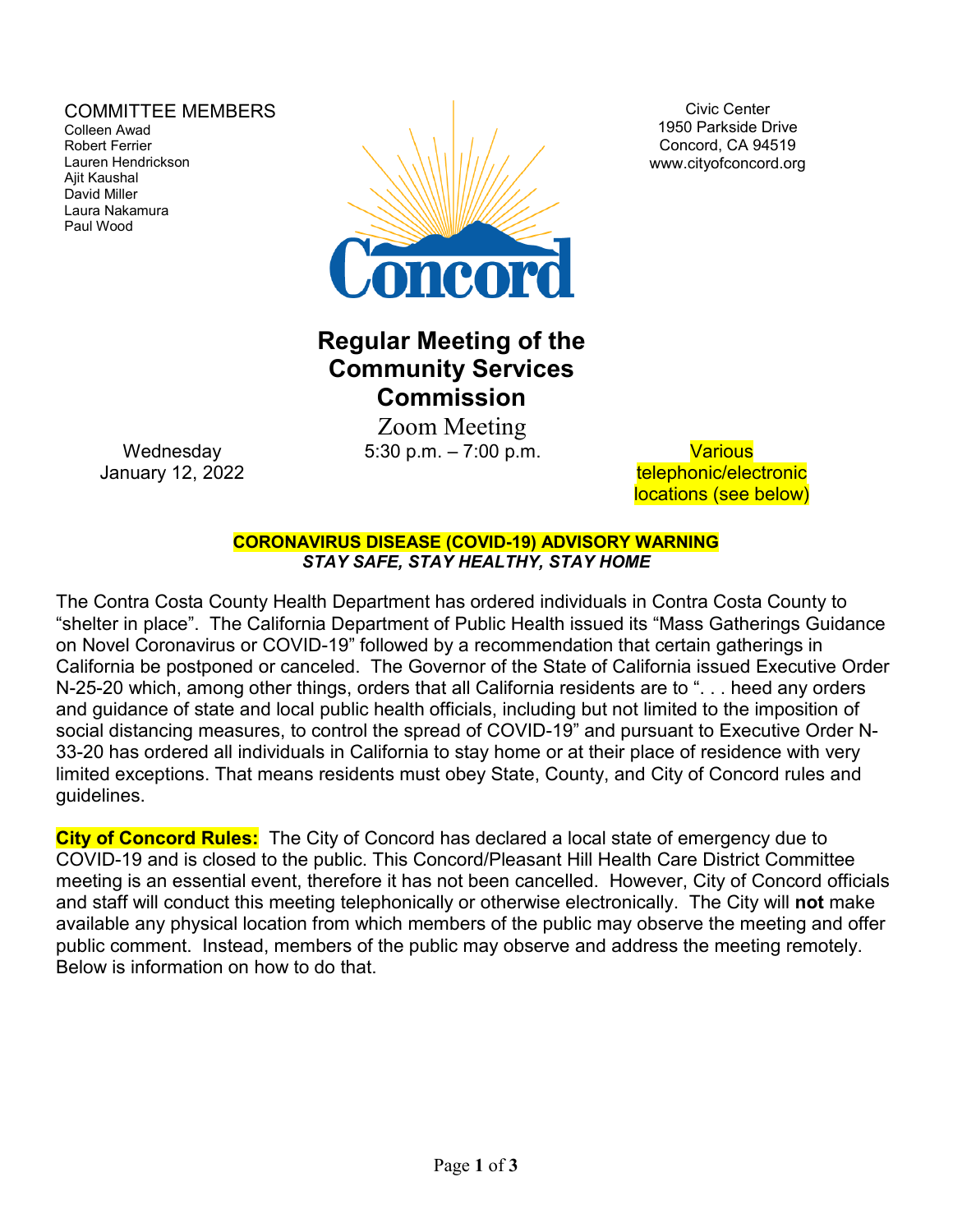To view the meeting remotely, from a PC, Mac, iPad, iPhone or Android device: www.zoom.com

Meeting ID: 843 7555 6204

Passcode: 770070

Join Zoom Meeting [https://cityofconcord.zoom.us/j/84375556204?pwd=RjVWdi9sSzZtR1pLS0FBeVA2ZzZ](https://cityofconcord.zoom.us/j/84375556204?pwd=RjVWdi9sSzZtR1pLS0FBeVA2ZzZoQT09) [oQT09](https://cityofconcord.zoom.us/j/84375556204?pwd=RjVWdi9sSzZtR1pLS0FBeVA2ZzZoQT09)

Meeting ID: 843 7555 6204 Passcode: 770070 One tap mobile +16699006833,,84375556204#,,,,\*770070# US (San Jose) +12532158782,,84375556204#,,,,\*770070# US (Tacoma)

Dial by your location +1 669 900 6833 US (San Jose) +1 253 215 8782 US (Tacoma) +1 346 248 7799 US (Houston) +1 929 436 2866 US (New York) +1 301 715 8592 US (Washington DC) +1 312 626 6799 US (Chicago) 877 853 5257 US Toll-free 888 475 4499 US Toll-free Meeting ID: 843 7555 6204 Passcode: 770070 Find your local number:<https://cityofconcord.zoom.us/u/k58pXo5ZB>